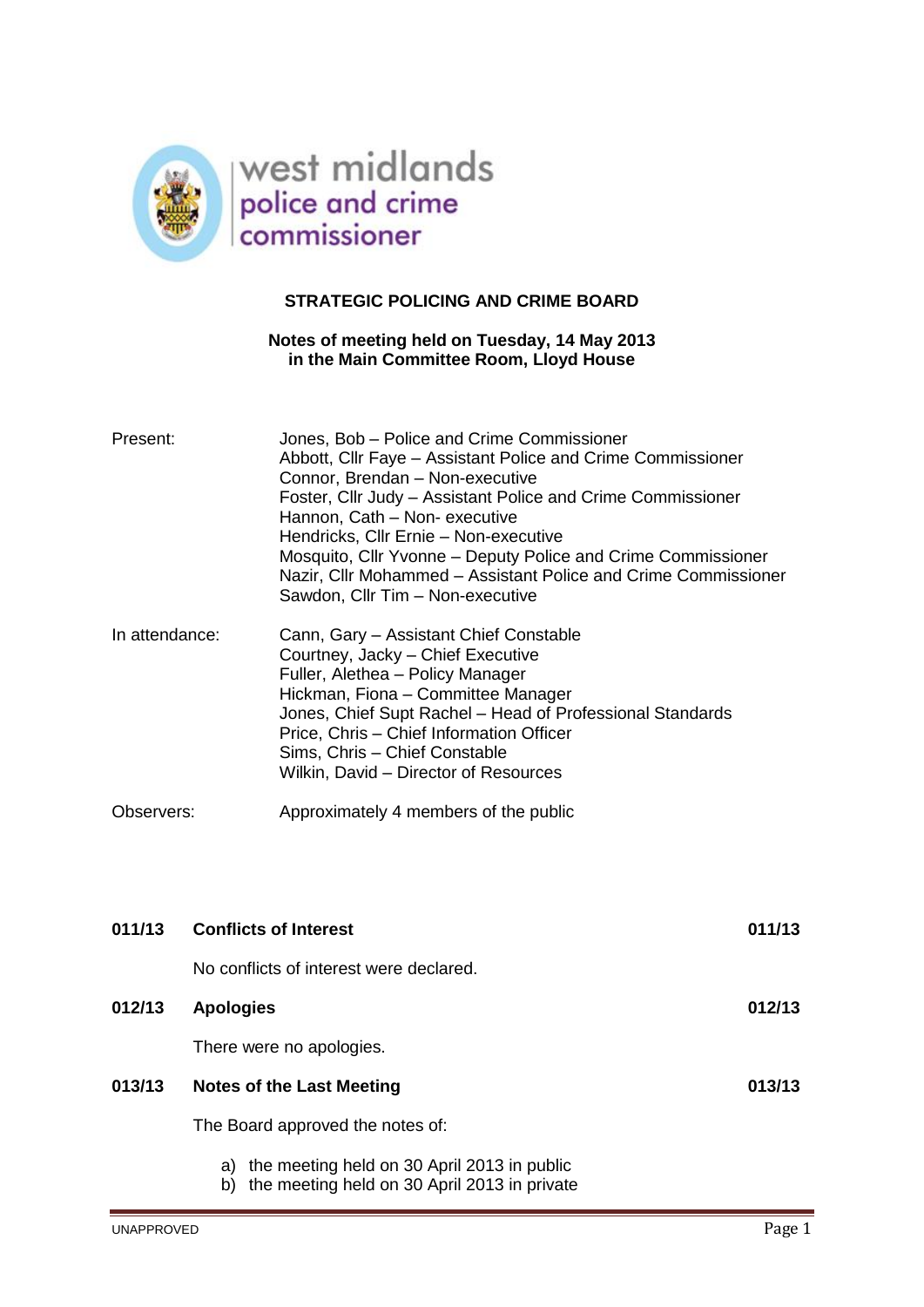## **014/13 Public Questions 014/13**

One question had been received but the member of the public concerned was not in attendance to ask the question. **ACTION. A written answer would be provided and a copy would be sent to Board members.**

*A copy of the Commissioner's written response has been circulated to Board members.*

#### **015/13 Performance against the 2013-14 milestones and deliverables in the Police and Crime Plan 015/13**

The Chief Constable and the Chief Executive introduced the report which outlined performance against the milestones and deliverables set out in the 2013-14 Police and Crime Plan.

The Board considered the report and noted that:

- the proposed frequency of performance reporting to the Board was set out in the report;
- the reporting cycle would necessarily mean that in some months the report would provide a wider variety of information than in other months. In some months, for example, there would be information about the Commissioner's performance against his own deliverables in the Police and Crime Plan. In other months there would only be information about Force performance.

The discussion focused on the following areas:

Community safety funding and the arrangements for reporting back on how the money had been spent. **ACTION. There would be a report at the next meeting setting out the arrangements that had already been put in place, including information on the planned expenditure of funds by local partnerships.** 

*An item has been included on the agenda for the meeting scheduled for 11 June 2013.* 

The arrangements for reporting back on the work of the local policing and crime boards. **ACTION. Deputy and Assistant Police and Crime Commissioners would include this in their six-monthly report to the Board**  *Reports have been included in the Board's workplan which is included in the agenda for the meeting scheduled for 11 June* 

*2013.*

The Feeling the Difference survey. **ACTION. A report and**   $\bullet$ **presentation would be provided at the next meeting.** *An item has been included on the agenda for the meeting scheduled for 11 June 2013.*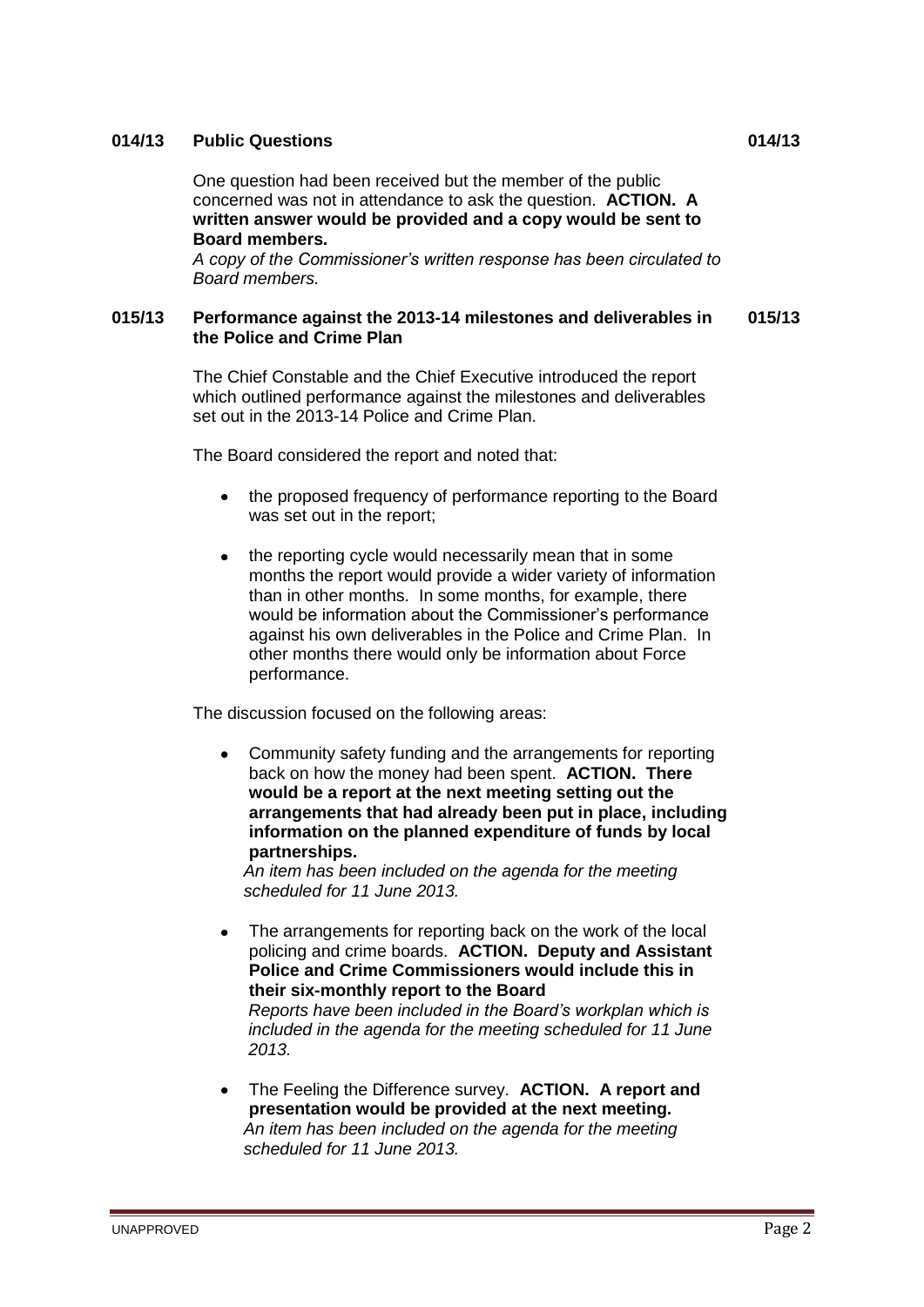The introduction of the fleet of 'green' cars. **ACTION. A**   $\bullet$ **review would be included in a future report of the Director of Resources to the Board on his portfolio.** *The review has been included in the outline request for the report for the meeting scheduled for 5 December.*

### **ACTION. In light of the discussion above about frequency of reporting, thought should be given to the workplan for future meetings.**

*A detailed workplan is in development and is included in the agenda for the meeting scheduled for 11 June 2013.*

The Deputy Commissioner congratulated the Force on its performance in protecting people from harm, particularly in relation to the work of the Gangs and Organised Crime Unit.

## **016/13 Professional Standards Department, Quality of Service 016/13**

ACC Gary Cann and Chief Superintendent Rachel Jones introduced the report which provided an update on the work of the Force to ensure and to seek improvements to quality of service, with a particular focus on the contribution of the Professional Standards Department.

The Board considered the report and the discussion focused on the following areas:

 $\bullet$ The purpose of the report.

There was a debate about the technical language used in the report and the detailed performance measurements and how easy this would be for the public to understand and interpret. The Board acknowledged that the Force had necessarily used statutory language and that the report had been written for Board members who had a degree of expertise in this area. The Force had other ways of communicating with the public on matters of professional standards. **ACTION. Brendan Connor, working with the office, would discuss with Chief Supt Jones ways of achieving a balance in future reports between technical detail and ways of communicating to the public that would enhance their trust and confidence in the service.**

*A discussion took place after the meeting.*

- Complaints dealt with by the West Midlands Office for Policing  $\bullet$ and Crime (WMOPC). The Board noted that WMOPC was dealing with an increasing workload as members of the public were now contacting the Commissioner with complaints. While WMOPC worked closely with the Professional Standards Department it did not use the Force's Centurian system for logging complaints; it had its own embryonic casework system. Not all complaints to the Commissioner were about the police service.
- Quality of service complaints. The Commissioner had concerns about how lessons could be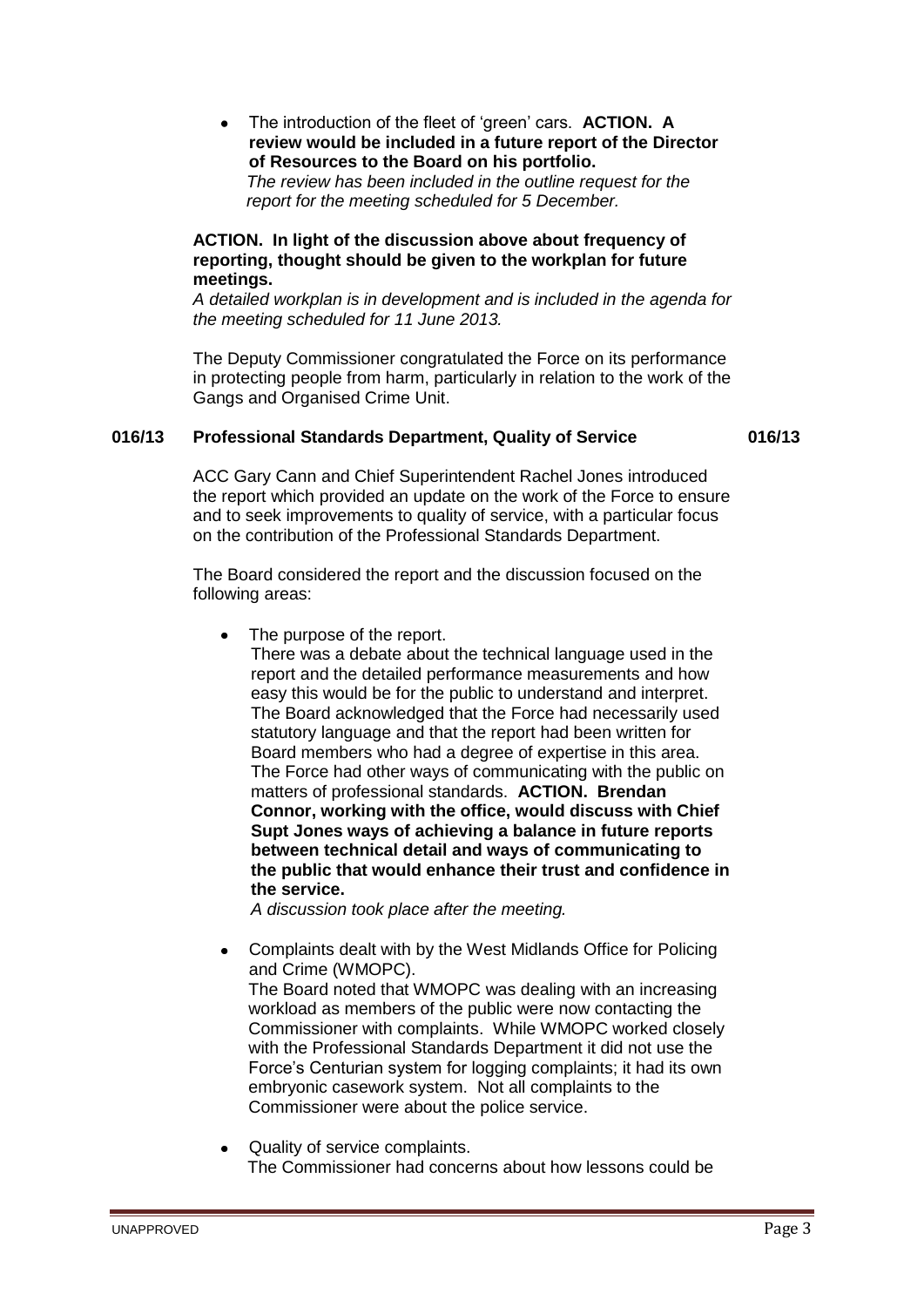learnt about quality of service complaints received by the Force and the WMOPC. **ACTION WMOPC would in future provide a report to the Board on complaints to the Commissioner to complement the quarterly report from the Force.** *The WMOPC report has been included in the Board's workplan.*

- West Midlands Police Working Group on disproportionality. The Board welcomed the work being done on disproportionality. **ACTION The Force would circulate the action plan to members of the Board.**
- Home Secretary's intended transfer of resources away from forces' professional standards departments to the Independent Police Complaints Commission (IPCC). Whilst nothing had been confirmed yet, it seemed more likely that this transfer would be about funding rather than staff.

## **017/13 Information Services Update 017/13**

The Chief Information Officer introduced the report which provided an update on progress within the information services area of the Force.

The Board considered the report and during the discussion noted that:

- Information Services were working closely with the Director of Resources in relation to new ways of working, eg agile working. Information Services were also working closely with the Technology Task Force Board. The Chief Information Officer offered to give a presentation to Board members on agile working.
- Councillor Hendricks would be welcome to sit on the ICT Steering Group and the Strategic Implementation Management Board (SIMB). The Steering Group dealt with the direction of travel for technology and the SIMB was more involved with policy and procedure. **ACTION. Arrangements to be made for Cllr Hendricks attendance at the Force Boards.**  *Arrangements have been put in place.*
- Information Services worked closely with Professional Standards Department in relation to Data Protection breaches.
- Whilst there was a backlog of Freedom of Information (FOI) requests in the Force, there was not a similar backlog of Criminal Records Bureau (CRB) checks. **ACTION. The Force would update the Board on how the FOI backlog was being managed.**

## **018/13 National Landscape 018/13**

The Chief Executive introduced the report which provided an overview of the changes which had been made or were being made to the national policing landscape.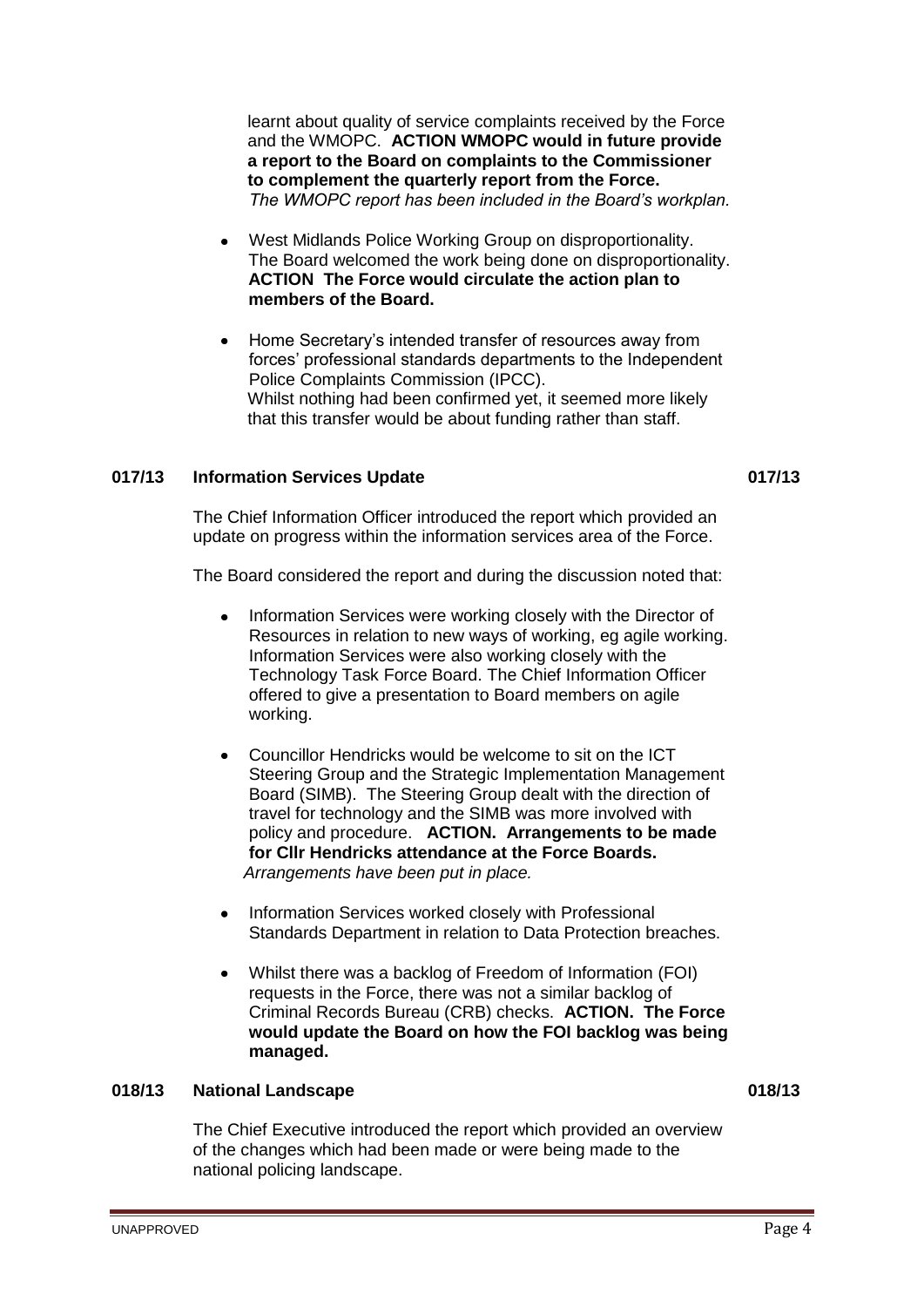The Board considered the report and the discussion focused on the following areas.

Proceeds of crime.  $\blacksquare$ 

In relation to the creation of the National Crime Agency (NCA), the Board expressed an interest in how the proceeds of crime were processed and what use was made of them for the maximum benefit of the people of the West Midlands. The Board noted that some of the proceeds were used for local initiatives on an annual basis and that this was managed by ACC Rowe. Some were used for supporting the Proceeds of Crime Unit. The introduction of the NCA was unlikely to have an impact on this area. **ACTION The Force would provide the Board with further information about the management of proceeds of crime.**

*A request for this information has been included in the outline request for the ACC Crime portfolio update scheduled for the October 2013 meeting.*

• College of Policing

The Commissioner confirmed that Unison, representing police staff, had been offered a place on the College of Policing Board. He also indicated that he considered that offices of the policing and crime commissioners should also be covered by the services of the college so that the whole of policing was included.

National Police Air Service (NPAS)

The Board expressed an interest in the performance of NPAS, particularly in view of the fact that the Force would be using the service from October 2013, as mandated by Government. The Board noted that the Police and Crime Commissioner for Warwickshire, Ron Ball, was representing the East and West Midlands on the NPAS Board. **ACTION 1. An approach would be made to Ron Ball to establish a process for feeding in West Midlands issues to the NPAS Board and to seek sight of issues raised at the Board and performance information.**

*The office has made contact with the Warwick Commissioner's office to agree a process.*

**ACTION 2. An update on NPAS would be included in the forthcoming report on the ACC Operations portfolio.** *A update has been requested in the outline request for the ACC Operations portfolio update scheduled for the September 2013 meeting.*

# **019/13 Fair Funding 019/13**

The Commissioner introduced the report which provided an update on the current position in relation to police formula funding.

The Board considered the report and the discussion focused on the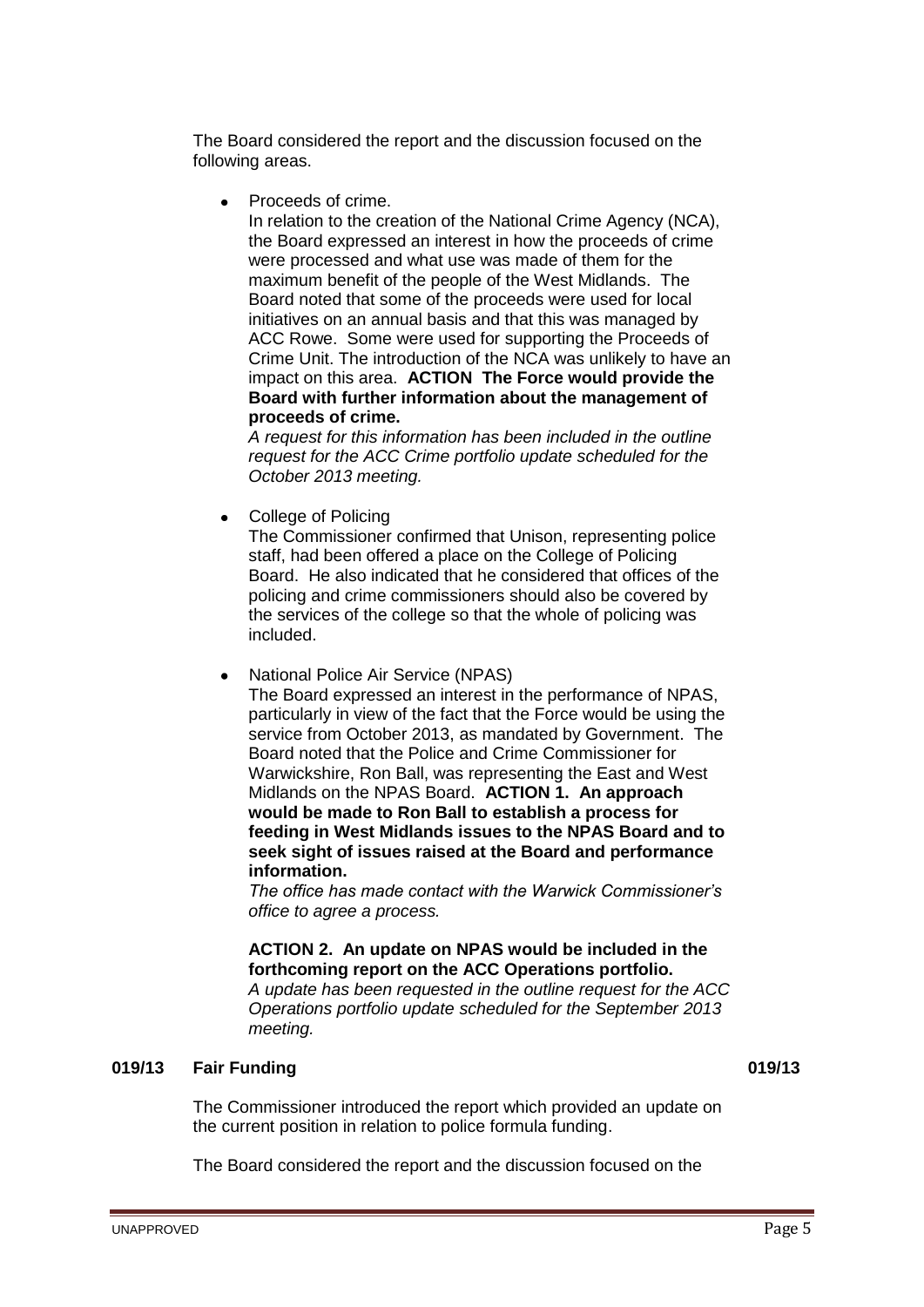following areas.

- The recent media coverage of the Commissioner's concerns about future funding. The Board acknowledged the importance of reassuring the public that the Force had risen to the funding challenge and was in a position to continue to maintain its service.
- The Commissioner's campaign for fair funding The Board supported the Commissioner's intention to write to MPs, Ministers and others to seek their support for his campaign. The Board acknowledged that the damping issue was an annual debate and that other areas of the public sector were also having to deal with severe funding reductions.

## **020/13 Progress Report on the Commissioner's Summits 020/13**

Alethea Fuller introduced the report which updated the Board on the series of summits that had taken place at the request of the Commissioner.

The Board considered the report and during the discussion noted that:

- A report had been produced following each summit and circulated to participants. The reports were available on the Commissioner's website.
- The Commissioner's consultation and communications strategy  $\bullet$ was being developed.
- The Commissioner wished to review whether or not to repeat a  $\bullet$ number of the summits already held. It was likely that annual summits would be held for youth, victims and business. It was also likely that a partnerships summit would be held in the autumn to link in with the production of the local policing plans and any variations to his Police and Crime Plan. **ACTION. A review of summits would be conducted in the autumn.** *The office has scheduled this review to be included as a discussion item in the informal meeting of the Board to be held on 15 October 2013.*

# **021/13 Decisions 021/13**

#### There were two draft decisions for discussion:

## **West Midlands Police and Crime Commissioner: Decision Making Policy**

The Chief Executive introduced the report, attached to which was a draft decision on the Commissioner's decision making policy.

The Board considered the draft decision and suggested that the policy include a specific reference to the Commissioner's equalities duties and a reference to reviewing the policy on a regular basis. **ACTION.**